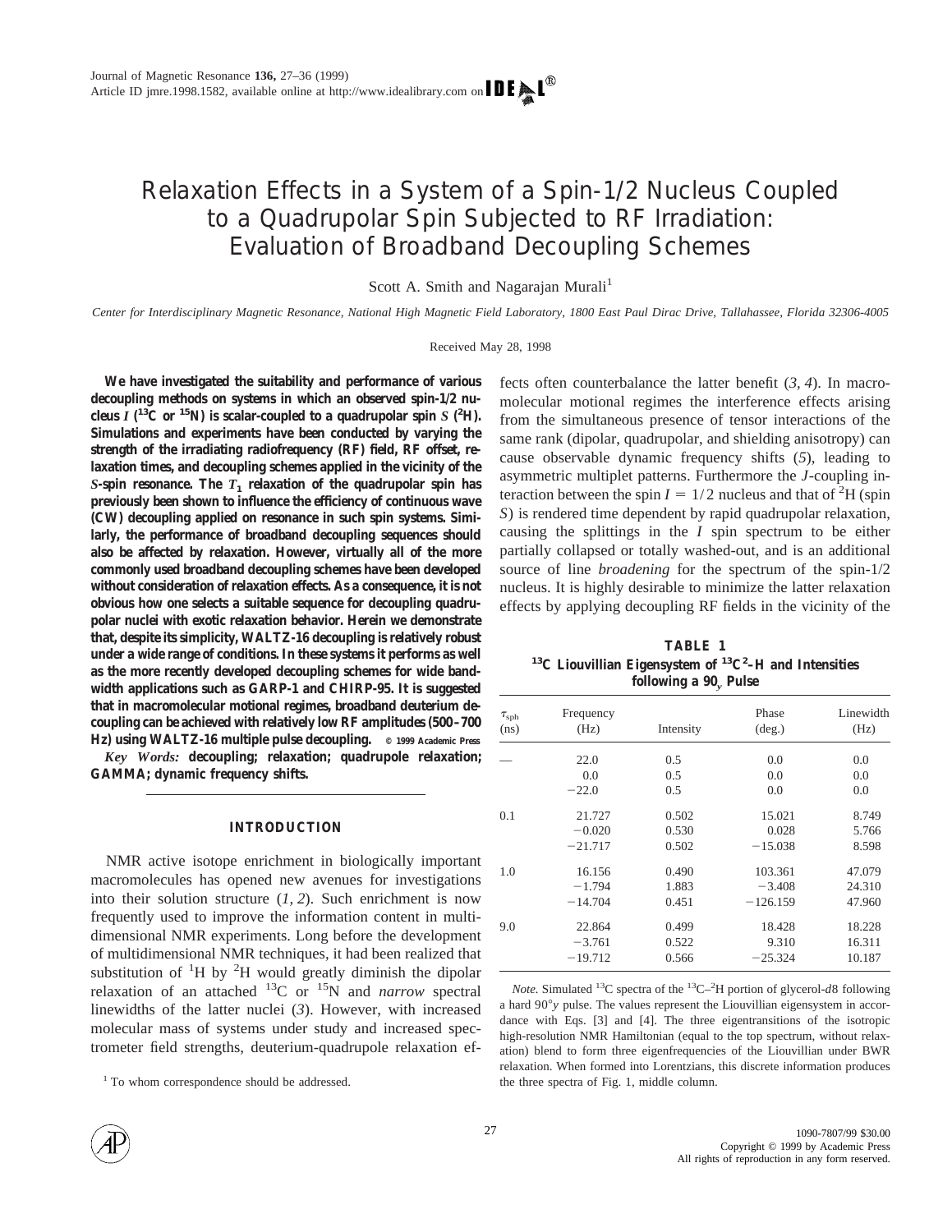

**FIG. 1.** 180 MHz 13C spectra (720 MHz <sup>1</sup> H) of the 13C–2 H portion of glycerol-*d*8 in DMSO-*d*6. Left column: Experimental spectra recorded at sample temperatures of  $24^{\circ}$ C,  $-10^{\circ}$ C, and  $-45^{\circ}$ C top to bottom. The spectral width was set to 11,500.9 Hz and 16K points taken per temperature. The data were zero filled to 64K and a 2.0 Hz line broadening was applied prior to Fourier transformation. Middle column: GAMMA simulated spectra using spherical rotational correlation times of 0.1, 1.0, and 9.0 ns top to bottom. The spectral width was set to 300 Hz and 512 FID points were calculated per correlation time. A 2.0 Hz line broadening was applied prior to Fourier transformation. Right column: GAMMA simulated spectra matching the middle column but including a 20% impurity detected in the experimental sample. Additional simulation parameters were  $J(^{13}C-\hat{H}) = 22$  Hz,  $r(^{13}C-\hat{H}) = 1.09$  Å, CSA( $^{13}C$ ) = 100 ppm, QCC( $^{2}H$ ) 5 175 kHz. For simplicity the dipolar, quadrupolar, and shift anisotropy principal axes were set coincident and their asymmetry values set to zero. Although their relative orientations do affect the lineshapes, they had little effect on the simulated decoupling profiles in Figs. 4, 5, and 7.

*S*-spin resonances. A rigorous theoretical treatment of a twospin system detailed how the spin-1/2 transition linewidths, positions, and intensities are affected by CW irradiation on the spin-1 nucleus (*6*). The predicted spectral changes can be dramatic and very much depend on both the RF-field strength and the inherent spin system relaxation pathways.

Our current motivation is to arrive at an optimal <sup>2</sup>H decoupling strategy in macromolecular motional regimes. In order to cover the entire deuterium spectral range under modest RF amplitudes, employment of broadband techniques will be required. Almost all the commonly used broadband decoupling schemes have been developed without consideration of relaxation effects. Accordingly, it is not straightforward to select a suitable broadband scheme for decoupling quadrupolar nuclei with relatively exotic relaxation behavior. Many of the multiple pulse sequences have been based on applying cycles of RF pulse elements, each element a composite inversion pulse that has uniform inversion with respect to offsets. In turn, it is tacitly assumed that the spectrum of the decoupled spins appears as well resolved lines. It is not clear whether such

schemes would perform well when the decoupled spins are influenced by rapid quadrupolar relaxation leading to much broader lines. Although more recent schemes such as GARP-1 do not invoke such a criterion (uniform inversion) and explicitly treat the coupling part of the Hamiltonian, the effects of relaxation on such a sequence is unknown.

Extending our earlier work on CW decoupling (*6*), we have investigated relaxation effects with respect to the various broadband decoupling schemes. An analytical treatment of broadband decoupling, including relaxation dynamics, would be a formidable task. We approached the problem of theoretically evaluating the various schemes under different relaxation conditions using the GAMMA simulation platform (*7*). The calculations use an exact theoretical treatment based on the solution of the complete density matrix equations, including both coherent and incoherent parts of the spin Hamiltonian. The simulations are compared with decoupling experiments that have been conducted on a perdeuterated glycerol sample in a DMSO-*d*6/D2O solvent mixture using a Varian Unity Plus 720 MHz spectrometer. The reason for choosing this particular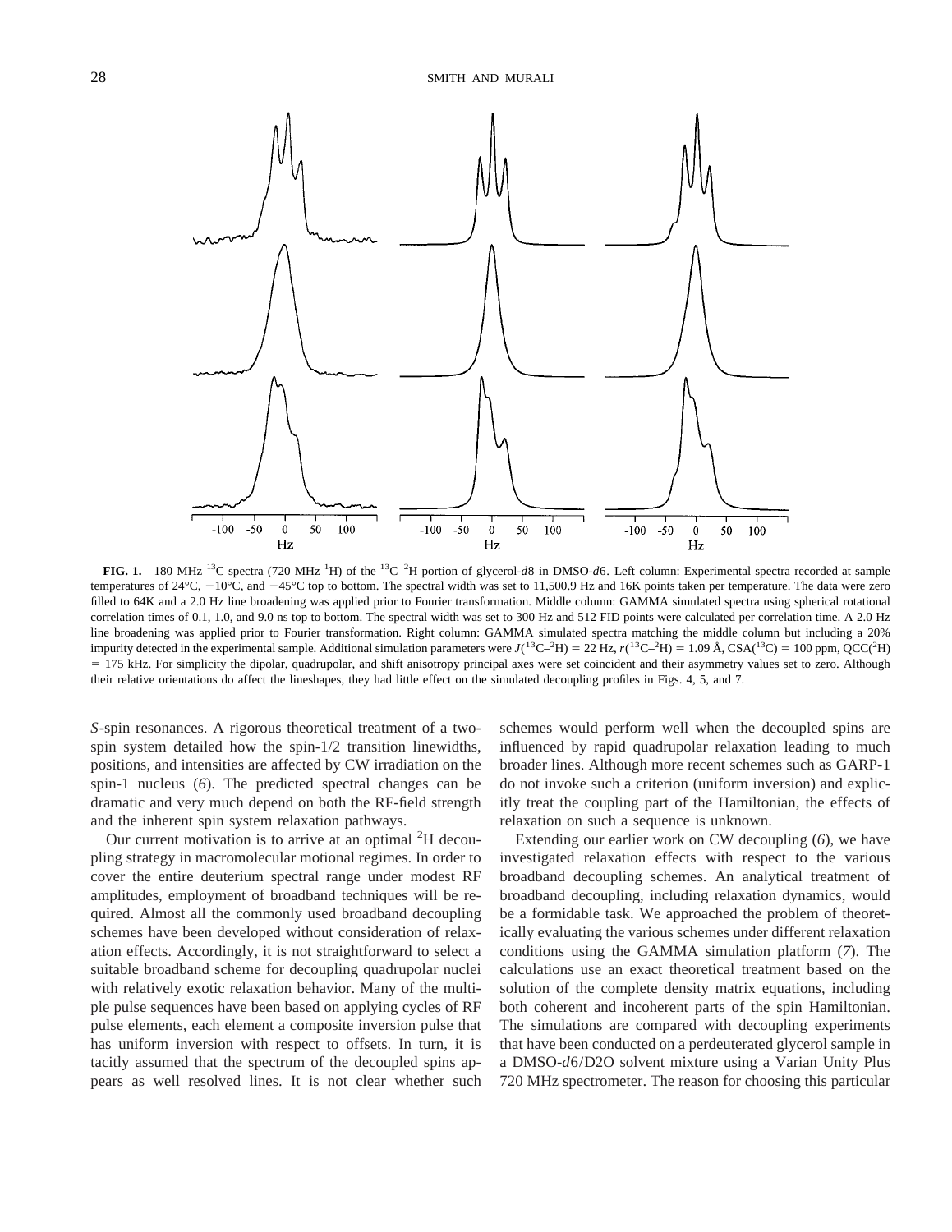

**FIG. 2.** Deuterium spectra of glycerol-*d*8 in DMSO-*d*6 recorded at various temperatures. The <sup>2</sup> H frequency was 110 MHz.

sample, as previously reported (*8, 9*), is that the viscosity of the glycerol molecule could be varied by changing the sample temperature, which in turn allowed us to probe a wide range of motional regimes with different rotational correlation times and relaxation rates.

### **THEORY**

Computation of spectra can be based on evaluation of the expectation value of the observable in the density operator equations

$$
\langle O \rangle = \langle O^{\dagger} | \sigma \rangle,
$$
  

$$
|\sigma(t) \rangle = e^{-i\hat{L}t} |\sigma_o - \sigma_{\infty} \rangle + |\sigma_{\infty} \rangle = e^{-i\hat{L}t} |\Delta \sigma_o \rangle + |\sigma_{\infty} \rangle.
$$
 [1]

Here, the density operator  $\ket{\sigma}$  is evolved under the superoperator Liouvillian  $\hat{L}$  and  $\hat{O}$  is any operator associated with a quantity whose expectation value is  $\langle O \rangle$ . Given a system which has been prepared by some arbitrary pulse sequence,  $|\sigma_p\rangle$ , an FID in NMR would be formally given by

$$
\text{FID}(t) = \langle F_{-}^{\dagger} | e^{-i\hat{L}t} | \Delta \sigma_{p} \rangle + \langle F_{-}^{\dagger} | \sigma_{\infty} \rangle.
$$
 [2]

The GAMMA platform contains operators and superoperators as abstract data types, and has an implementation of the analog

Fourier transform of Eq. [2] in order to generate frequency domain spectra directly. Using the eigensystem of the Liouvillian,  $\hat{L} = \hat{S}\hat{\Lambda}\hat{S}^{-1}$ , and defining the constant  $K = \langle F_-^{\dagger} | \sigma_{\infty} \rangle$ , one obtains the FID as

$$
\text{FID}(t) = \langle F^{\dagger} \hat{S} | e^{-i\hat{\Lambda}t} | \hat{S}^{-1} \Delta \sigma_p \rangle + K, \tag{3}
$$

and the spectrum as

$$
S(\omega) = \int_0^{\infty} \text{FID}(t) e^{-i\omega t} dt
$$
  
=  $\left\langle F^{\dagger} \hat{S} \middle| \left( \int_0^{\infty} e^{-i\hat{\Lambda}t} e^{-i\omega t} dt \right) \middle| \hat{S}^{-1} \sigma_p - \sigma_{\infty} \right\rangle$   
+  $K \int_0^{\infty} e^{-i\omega t} dt$ . [4]

Without an applied RF field during an acquisition the infinite time density operator is just the equilibrium density operator,  $\sigma_{\infty} = \sigma_{ea}$ , which does not contribute to transverse magnetization, and  $K$  is zero. If there is an applied field during the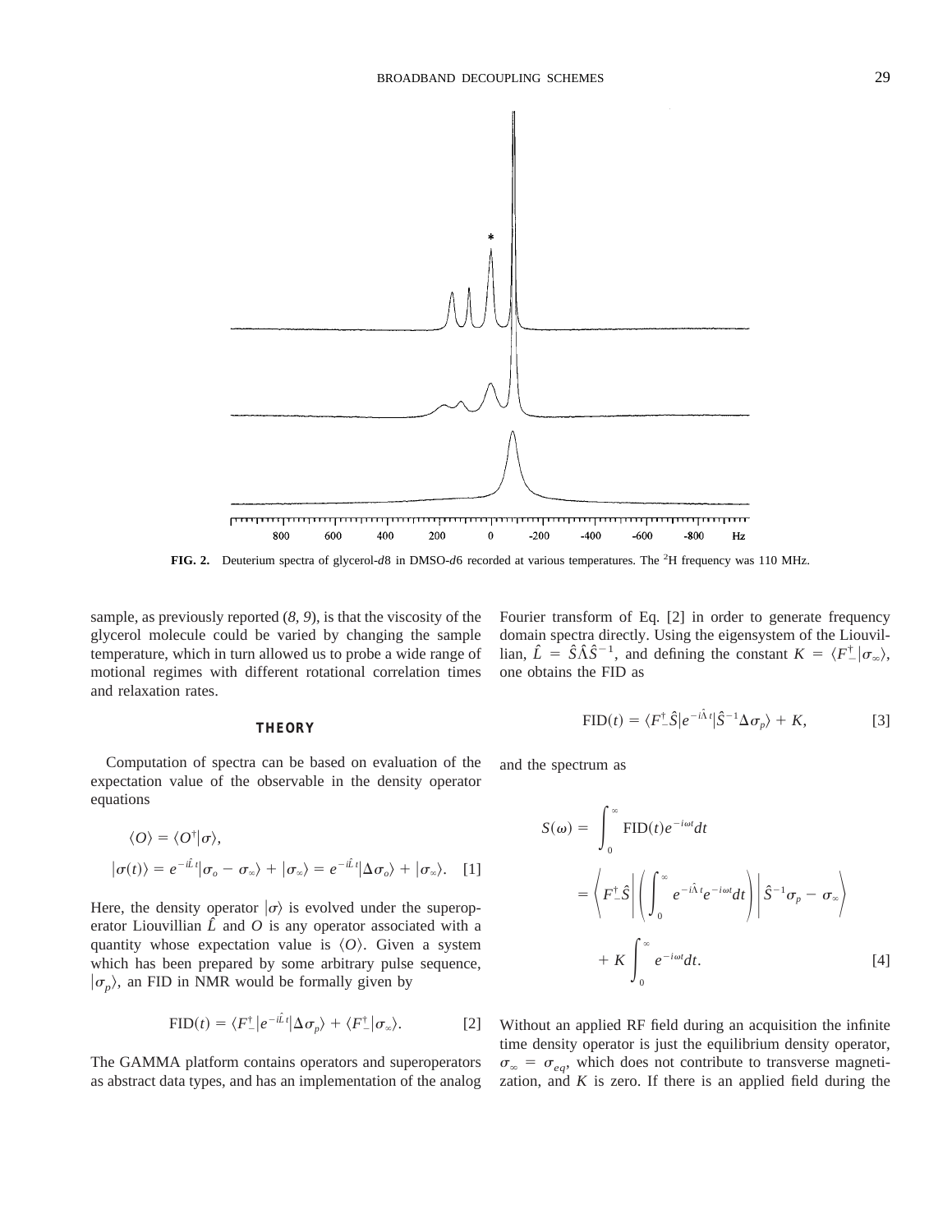

**FIG. 3.** <sup>2</sup> H–13C HMQC spectrum of the glycerol-*d*8 in DMSO-*d*6 recorded at room temperature using a Varian Inova 400 MHz spectrometer. The Larmor frequencies of <sup>13</sup>C and <sup>2</sup>H were 100.573 and 61.395 MHz, respectively. The carbon spectral width ( $F_2$ ) was 5798.4 Hz and the deuterium spectral width ( $F_1$ ) was 800 Hz. The time domain data were recorded using the States method, yielding  $128 \times 2048$  data points, and the phase sensitive spectrum is obtained after zero filling to  $1024 \times 2048$  data points prior to the 2D FFT.

acquisition, *K* usually represents a spike in the spectrum at the RF-field frequency.

The more interesting aspect of Eq. [4] is the part which involves the Liouvillian eigensystem. The eigenvalues of *Lˆ* (elements of  $\hat{\Lambda}$ ,  $\lambda$ <sub>i</sub>) are complex numbers and, when detected (by  $F_{-}$ ), contribute oscillating exponentially decaying terms to the FID. The imaginary part of each  $\lambda_i$  is an eigenfrequency that is a linear combination of the isotropic Hamiltonian transitions. This concept is analogous to the way strong coupling alters observed transition frequencies in high-resolution spectra, irrespective of relaxation. With strong relaxation, it is the transitions (rather than the energy levels) that blend and, because the full Liouvillian is complex, their intensities may be complex as well. Subsequent Fourier transformation of the decaying eigenfrequencies produces Lorentzians with particular offsets, linewidths, and *phases* that contribute to the frequency spectrum. This is readily seen in Table 1, which contains a listing of  $\lambda_i$  values for the system being studied, along with their associated intensities (a product of  $\langle F^{\dagger} \hat{S} |$  and  $|\hat{S}^{-1}\Delta\sigma_p\rangle$  elements).

When a broadband decoupling sequence is applied, for each new step of duration  $\Delta t$  in the decoupling sequence the density operator is evolved from the state of the operator of the previous step according to Eq. [1],

$$
|\sigma_i(t)\rangle = e^{-i\hat{L}_i\Delta t}|\sigma_{i-1}(t) - \sigma_{i,\infty}\rangle + |\sigma_{i,\infty}\rangle.
$$
 [5]

It is extremely tedious to evolve the system through such a sequence because the active Hamiltonian, step length, and steady-state density operator may be constantly changing. The difficulty is compounded by the need to sample FID points at even increments, yet allow for any arbitrary waveform during decoupling. Making use of superoperator propagators (*10*) which allow Eq. [1] to be rewritten as

$$
|\sigma(t)\rangle = \hat{\Gamma}(t)|\sigma_o\rangle, \qquad [6]
$$

one can easily construct multistep propagators while still rigorously accounting for relaxation and exchange effects. This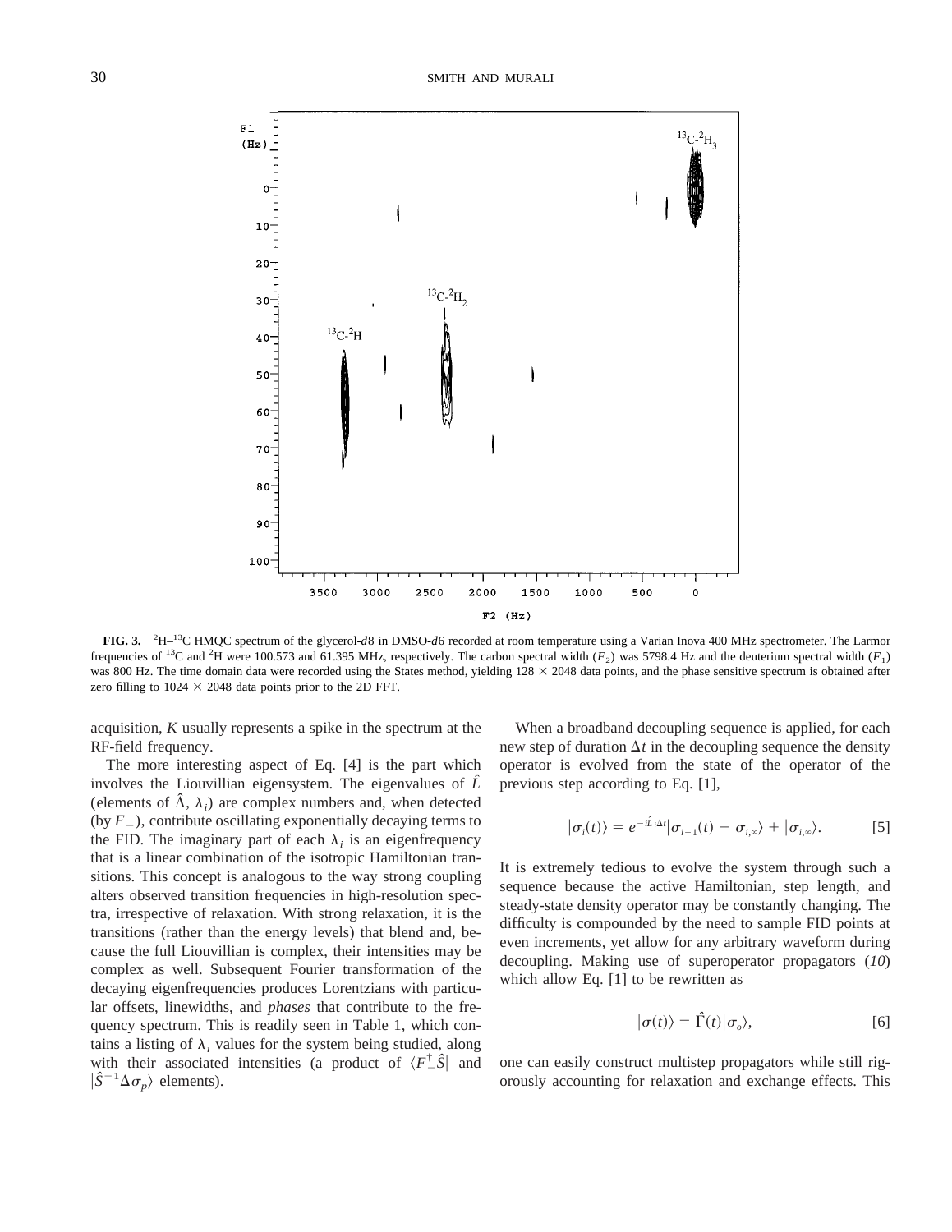

FIG. 4. Experimental (left column) and simulated (right column) 180 MHz <sup>13</sup>C spectra of the <sup>13</sup>C<sup>-2</sup>H portion of glycerol-*d8* versus <sup>2</sup>H decoupler offset. The decoupler RF amplitude was set at  $\gamma B_1 = 435$  Hz. A total of 61 offsets were taken in increments of 20 Hz. The plotted range on each was 300 Hz centered about the <sup>13</sup>C shift. Experimental: The spectral width was set to 11,500.9 Hz and 16K points taken per offset. The data were zero filled to 64K and a 2.0 Hz line broadening was applied prior to Fourier transformation. Simulation: Spin system parameters used in the simulations match those used in Fig. 1 except as noted. The experimental sample temperatures and simulation correlation times are (A)  $24^{\circ}$ C, 0.1 ns; (B)  $-10^{\circ}$ C, 1.0 ns; (C)  $-45^{\circ}$ C, 9.0 ns.

has been implemented in the GAMMA platform, which now readily allows for simulations of both complex mixing sequences and acquisitions during decoupling.

# **EXPERIMENTS AND SIMULATIONS**

All experiments were performed on a solution containing perdeuterated glycerol. The solvent was DMSO-*d*6 to which a small amount of a sugar (amylose dissolved in  $D_2O$ ) was added. This mixture prevented the sample from freezing at low temperatures. The experiments were carried out using a Varian Unity plus 720 MHz spectrometer.

The ability of the glycerol molecule to mimic various motional regimes is best illustrated in the experimental spectra recorded as a function of temperature (Fig. 1, left column). Similar experiments were also reported earlier by Grzesiek and Bax (9). The lineshape of the  ${}^{13}C$  multiplets (in the absence of decoupling) arising from the  ${}^{13}C-{}^{2}H$  group shows a triplet at a temperature 24°C and corresponds to a small molecule motional regime. The multiplet structure initially began to collapse as the temperature was lowered further and the spectrum recorded at  $-10^{\circ}$ C appears as a broad singlet. The observed linewidth in this spectrum has additional contributions from scalar relaxation of the second kind. At even colder temperatures some structure reappears, and the asymmetric triplet at  $-45^{\circ}$ C clearly exhibits cross-correlation effects. Dynamic frequency shifts predominantly arise from the cross correlation

between the  ${}^{13}$ C $-{}^{2}$ H dipolar and  ${}^{2}$ H quadrupolar interactions. Differential linewidths are caused from the cross correlation between  ${}^{13}$ C $-{}^{2}$ H dipolar and  ${}^{13}$ C shift anisotropy interactions (see Table 1). These carbon spectra provide a basis for making quick estimations of system dynamics versus temperature when compared to simulated lineshapes. The center column in Fig. 1 contains spectra simulated by GAMMA for various rotational correlation times under rigid spherical top diffusional dynamics using a BWR treatment of relaxation (*11*). The correlation times, top to bottom, are 0.1, 1.0, and 9.0 ns, respectively, and roughly coincide with the dynamics exhibited in the experimental spectra. The simulated spectra in the rightmost column in Fig. 1 are a repeat of center column calculations except that they include a 20% impurity which has a  ${}^{13}C$ (coupled to deuterium), yielding a similar spectrum shifted by about  $-17$  Hz. The impurity peak appears as a completely resolved singlet at 24°C under complete deuterium decoupling. Much of the asymmetry in the experimental spectra at 24 °C is due to this impurity, not dipole–CSA cross correlation as one might suspect.

In Fig. 2 the deuterium spectra of the glycerol sample recorded at various temperatures are presented. The peak (marked by an asterisk) next to the sharp intense solvent signal arises from the deuterons in both the <sup>13</sup>C-<sup>2</sup>H and <sup>13</sup>C-<sup>2</sup>H<sub>2</sub> groups of glycerol. The resonance assignments were confirmed by the  ${}^{13}$ C $-{}^{2}$ H HMQC experiment (Fig. 3) so that the decou-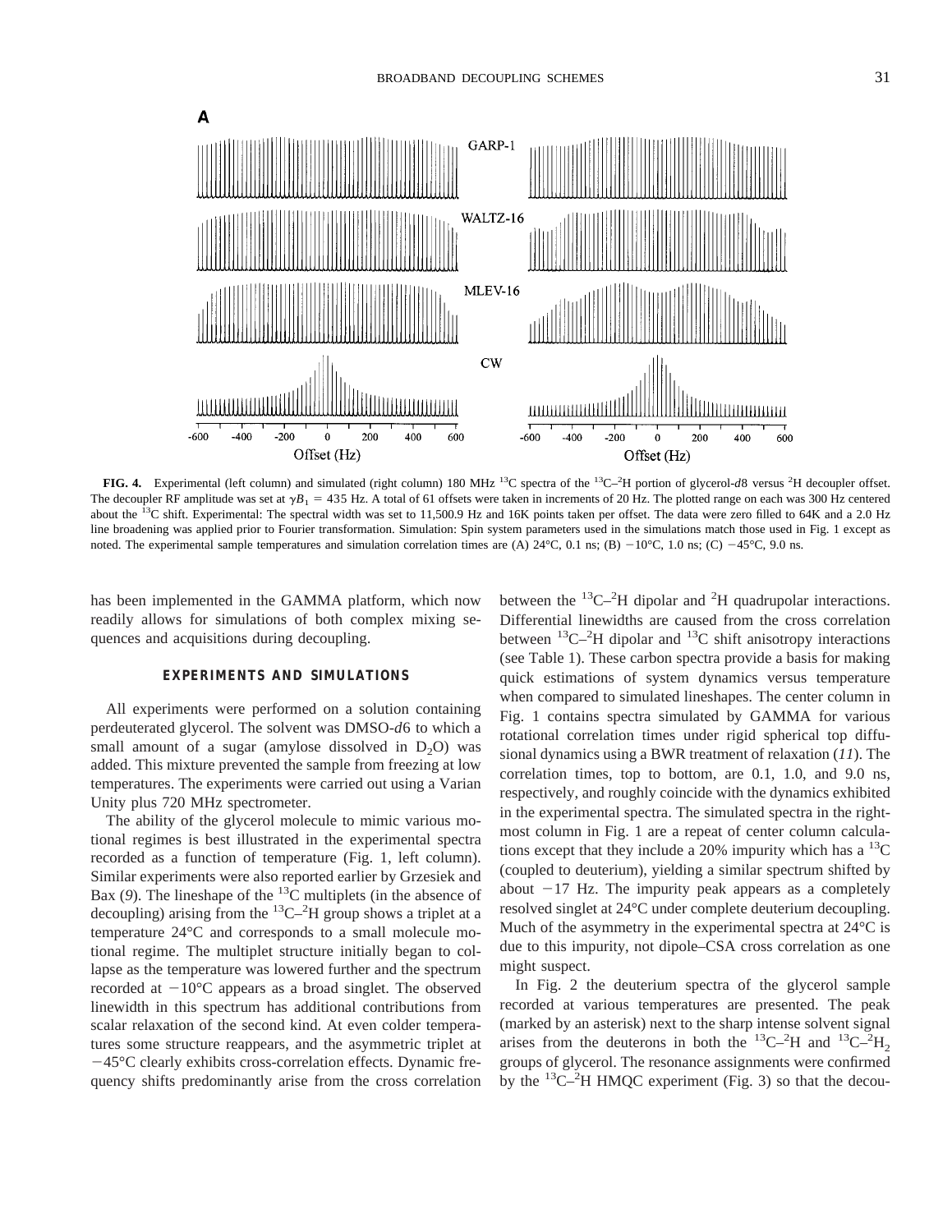



pler offsets can be specifically set relative to the deuterium resonance of the glycerol  ${}^{13}C^{-2}H$ . It should be noted that the  ${}^{2}H$  resonances also broaden as the temperature is lowered due <sup>2</sup>H resonances also broaden as the temperature is lowered due to the decrease in its quadrupolar  $T_2$ , and at  $-45^{\circ}$ C the resonances from glycerol are so broad as to be unobservable. In contrast, the corresponding  ${}^{13}C$  spectrum shows an asymmetric triplet since carbon is only affected by the relatively weaker dipolar relaxation and the effects of the <sup>2</sup>H quadrupole relaxation appear only through cross correlation.

From the simulations in Fig. 1, we estimate that the quadrupolar  $T_{1Q}$  is on the order of 22 ms at 24 $^{\circ}$ C, about 5 ms at  $-10^{\circ}$ C, and around 24 ms at  $-45^{\circ}$ C. It has been shown (6) that for complete CW decoupling the condition

$$
\omega_r J^{-1} \geq 1 \tag{7}
$$

must be satisfied and that in order to suppress scalar relaxation of the second kind the condition

$$
\omega_r T_{1Q} \geq 1 \tag{8}
$$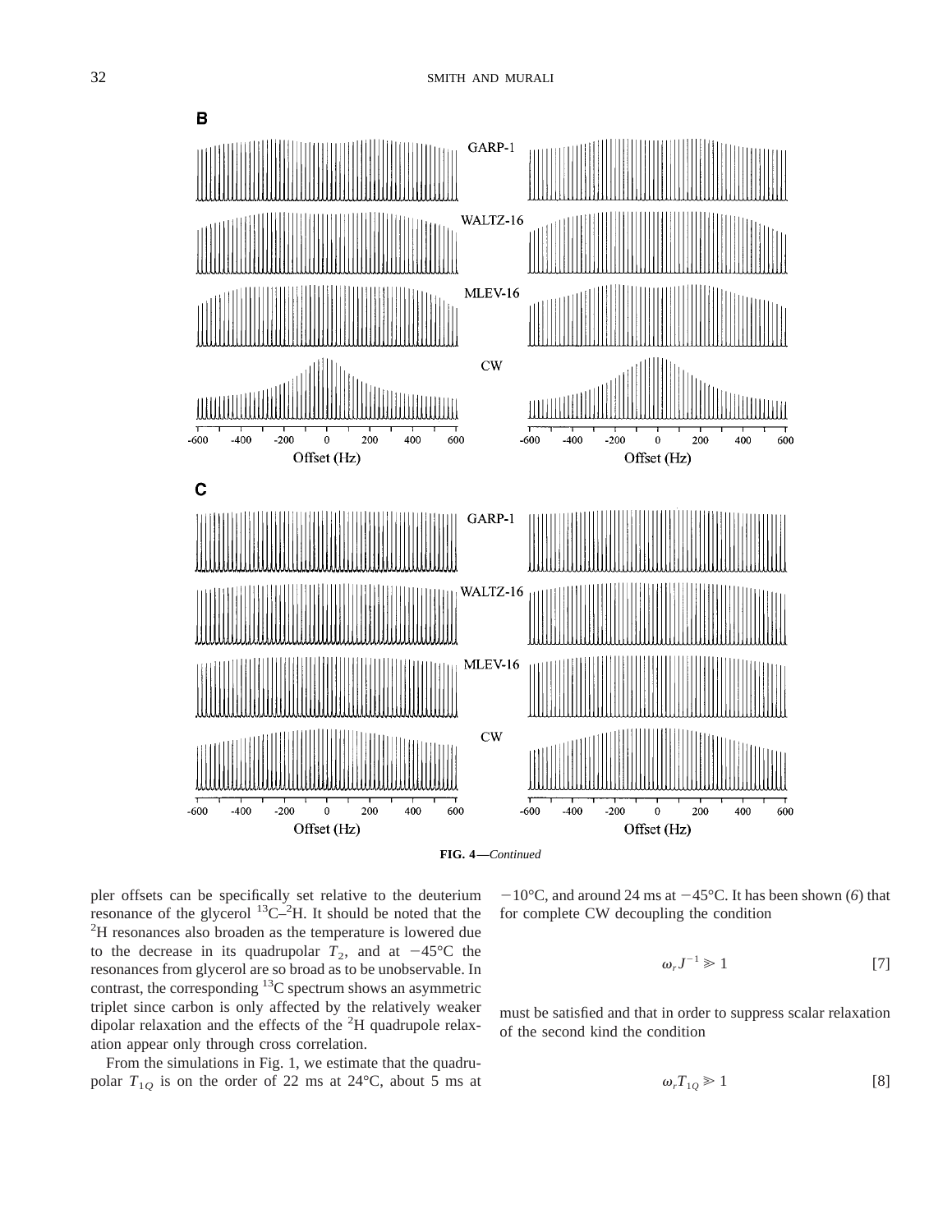

FIG. 5. Experimental (left column) and simulated (right column) 180 MHz <sup>13</sup>C spectra of the <sup>13</sup>C<sup>-2</sup>H portion of glycerol-*d8* versus <sup>2</sup>H decoupler offset. The decoupler RF amplitude was set at  $\gamma B_1 = 686$  Hz. All other parameters were identical to those specified in Fig. 4.

should be met. In these equations  $\omega_r$  is the RF amplitude applied at on resonance, *J* is the scalar coupling, and  $T_{10}$  is the longitudinal relaxation time of the quadrupolar nucleus. For the methyne carbon of glycerol, the  $13C^{-2}H$  scalar coupling is about  $J/(2\pi) = 22$  Hz,  $((J/(2\pi))^{-1} \sim 45$  ms). It is therefore reasonable to use RF amplitudes over 400 Hz for quadrupolar spin decoupling since this also satisfies Eq. [8] even for the shortest  $T_{10}$  (5 ms). However, it is not obvious that such an RF amplitude level would be sufficient for broadband decoupling, especially in situations at low temperatures when the deuterium resonance is completely broadened. Decoupling schemes such as MLEV-16 (*12–15*) and WALTZ-16 (*16–18*) have been developed by satisfying the requirement of complete inversion of the resonances of the decoupled nuclei over a wide range of offsets. It appears that these and other multiple pulse schemes would require formidably high RF amplitudes for decoupling deuterium in the present sample at low temperatures.

In order to evaluate the efficiency of various decoupling methods a series of experiments and simulations was carried out with <sup>2</sup>H decoupling during acquisition. The experiments (Figs. 4 and 5, left column) were performed at three temperatures (as in Fig. 1, left column) and the simulations (Figs. 4 and 5, right column) run with matching rotational correlation times (as in Fig. 1, center column). The decoupling schemes applied were continuous wave (CW), MLEV-16, WALTZ-16, GARP-1 (*19*), and CHIRP-95 (*20*). These were repeated with the decoupling RF amplitude levels set at 435 Hz (Fig. 4) and 686 Hz (Fig. 5). The deuterium decoupling offset was varied in a range  $+600$  to  $-600$  Hz (corresponding to about  $+6$  to  $-6$ ppm at  $v_0(^2H) = 110$  MHz) in steps of 20 Hz from the

on-resonance position. Both experiments and calculations using the multiple pulse decoupling methods required asynchronous acquisitions; i.e., the dwell time as dictated by the desired spectral width does not match the decoupling cycle length. Simulations (not shown) comparing synchronous to asynchronous acquisitions indicate significant differences in decoupler performance. The asynchronous case typically produces baseline instabilities and a multitude of overtone frequencies, present in both experimental and simulated spectra in these two figures.

To evaluate ultra-broadband decoupling, experimental spectra under CHIRP-95 decoupling (*20*) set at the two RF levels are presented in Fig. 6. Finally, to detail the effects of relaxation, profiles were simulated without relaxation (Fig. 7, left column) and with relaxation but without cross-correlation effects (Fig. 7, right column).

#### **CONCLUSION**

Using both experiments and simulations it has been demonstrated that relatively low RF amplitudes are sufficient to decouple deuterium even over a wide range of offsets. The performance of the various decoupling schemes depends upon the relaxation rates involved, as is evident from spectra recorded as a function of temperature. At temperatures of 24°C and  $-10^{\circ}$ C, wherein the deuterium spectra from the glycerol molecule show well-defined resonances (Fig. 2), the decoupling bandwidth improves as the RF amplitude is increased to 686 Hz in accordance with Eq. [7]. At  $-45^{\circ}$ C, with an even shorter deuterium  $T_2$ , not only the various broadband schemes,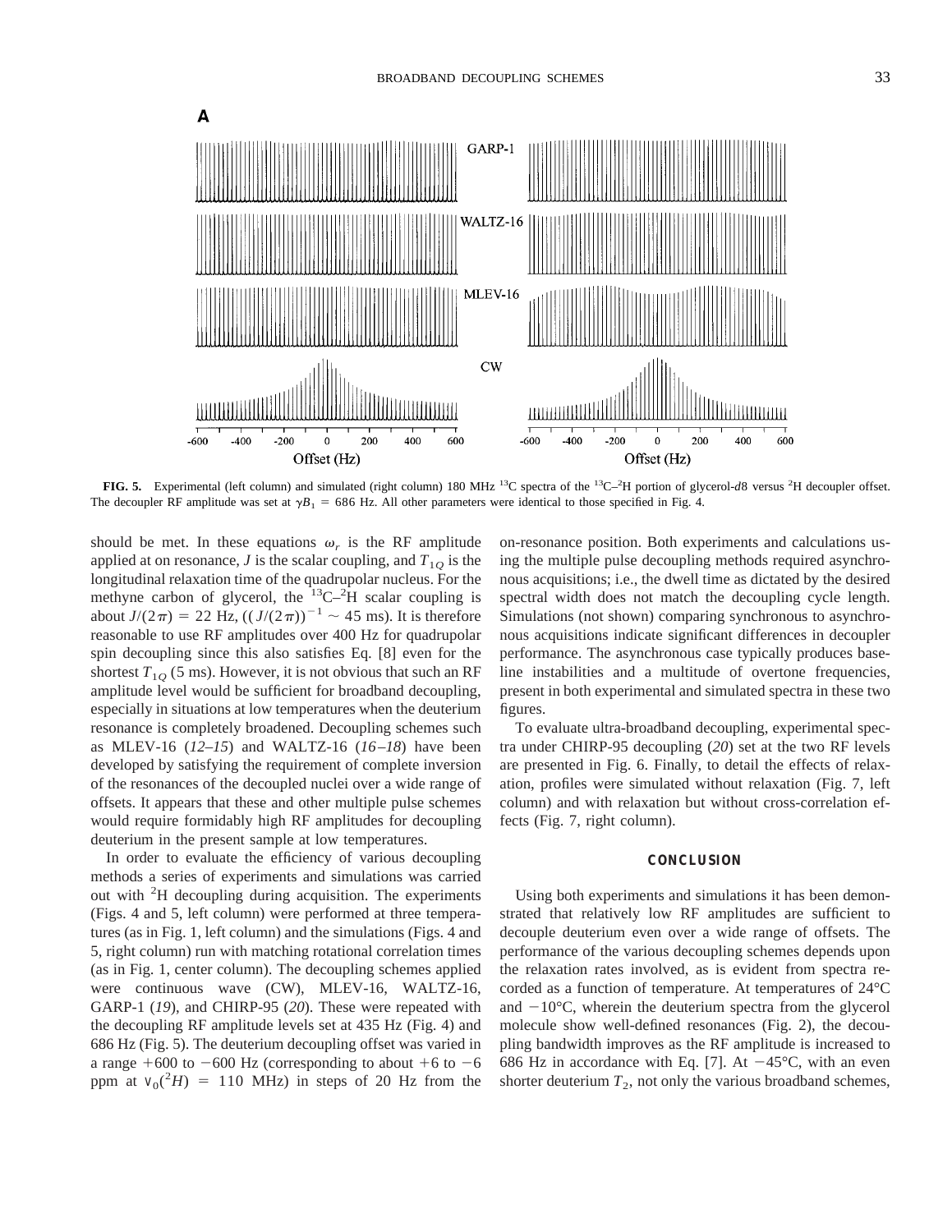

**FIG. 5—***Continued*

but also CW decoupling, perform reasonably well even at the lower RF amplitude of 435 Hz. This suggests that these decoupling approaches can well be applied with modest levels of RF amplitude to systems having broad resonances.

The superior performances of WALTZ-16 and MLEV-16 at the lowest temperature appear to be in contradiction to intuition, as these broadband decoupling sequences are designed on the basis of the inversion profile of sharp resonances. Inversion of such a broad (unobservable) resonance line implies that a formidable level of RF amplitude would be required. The experiments and simulations presented here indicate that, in the case of broad resonances, it is reasonable to think in terms of the frequency spectrum of the decoupling profile as a deciding factor for decoupling bandwidth efficiency rather than the optimal performance of inversion over a frequency range.

A rationale for efficient decoupling observed at  $-45^{\circ}$ C is that at larger offsets the trailing tail of the broad deuterium resonance still becomes irradiated, leading to the multiplet collapse in the carbon spectrum. It is worth noting that the performance of CW decoupling is also improved over a wider bandwidth for this same reason. This is further verified by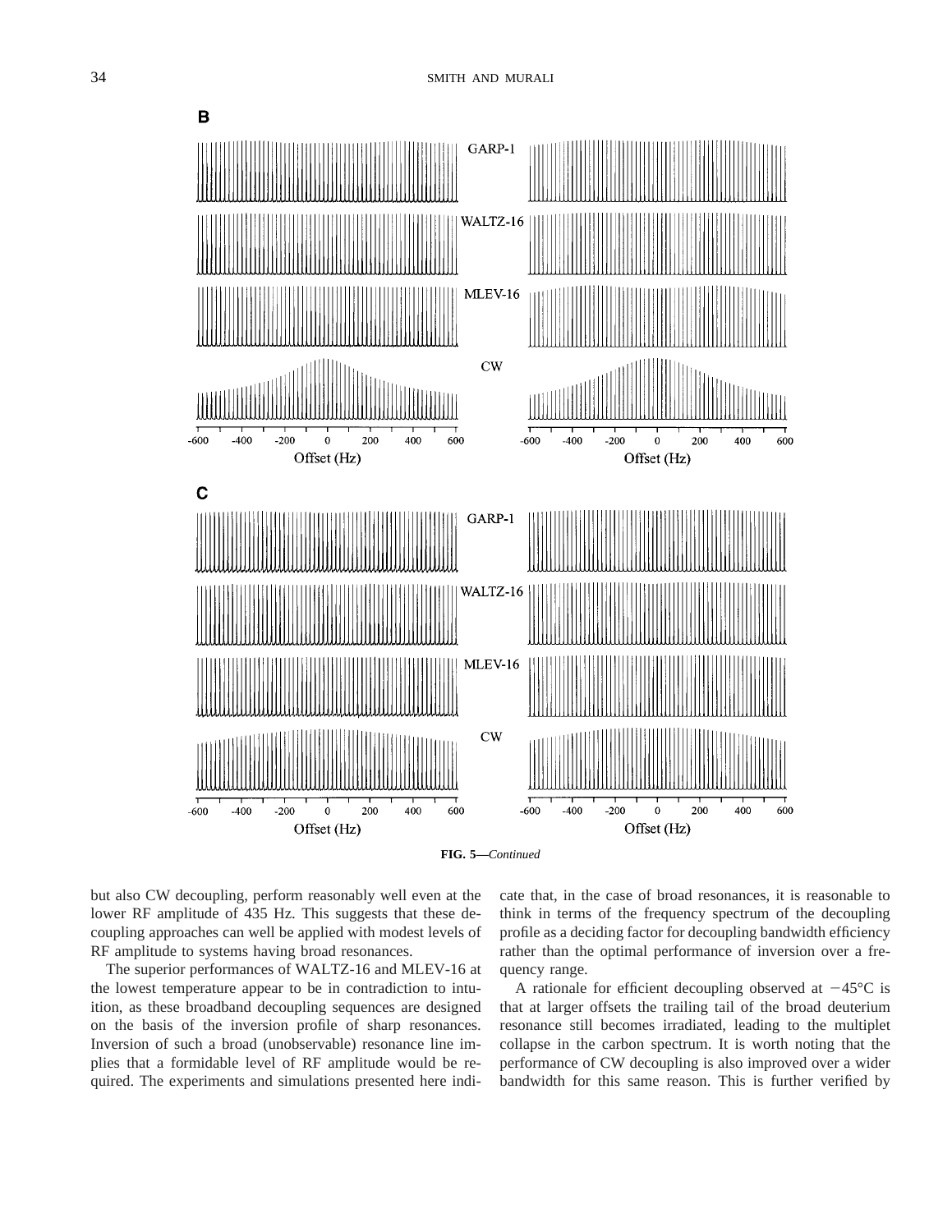



**FIG. 6.** Experimental 180 MHz <sup>13</sup>C spectra of the <sup>13</sup>C–<sup>2</sup>H portion of glycerol-*d*8 under CHIRP-95 decoupling. In the left column,  $\gamma B_1 = 435$  Hz, the  $\Delta V$ (sweep) = 1 kHz, and a PW = 1 ms was used for the spectra at 24°C, and for the other two temperatures  $\Delta v$  (sweep) = 0.7 kHz and PW = 1 ms. In the right column,  $\gamma B_1 = 686$  Hz, the  $\Delta v$  (sweep) = 1 kHz, and a PW = 1 ms was used for the spectra at 24°C, and for the other two temperatures  $\Delta v$  (sweep) = 0.8 kHz and  $PW = 1$  ms ( $16$ ).

profile simulations without relaxation (Fig. 7, *left*) wherein CW, MLEV-16, and WALTZ-16 schemes show significant offset dependence when the RF amplitude is set at 435 Hz. Relaxation of the quadrupolar nucleus in fact *aids* the decoupler efficiency of these schemes, as seen from comparison with Fig. 4. In contrast, the strong cross correlation in this system has little influence in the decoupling profile, as seen by comparison of Fig. 7 (right) with Fig. 4.

It appears that the condition  $\omega_r^2 T_{1Q} T_{2Q} \ge 1$  (which is also the condition for the saturation of spin  $\overline{S}$ ) as given in theoretical descriptions of decoupling of quadrupolar spins and for suppressing scalar relaxation of the second kind in earlier literatures (*3, 21*) is rather unnecessary (*6, 22*). The relevant and sufficient conditions for decoupling and suppression of the scalar relaxation of the second kind are those given by Eqs. [7] and [8]. It should be stressed that in macromolecular motional regimes the condition  $\omega_r^2 T_{1Q}^2 \ge 1$  is much more easily satisfied because  $T_{10}$  >  $T_{20}$ , and this suggests that use of a much lower RF amplitude is adequate compared to that given by the saturation condition. This difference has significant impact in op-



**FIG. 7.** Simulated 180 MHz <sup>13</sup>C spectra of the <sup>13</sup>C-<sup>2</sup>H portion of glycerol-*d*8. All parameters were identical to those in Fig. 4 at -45°C except as noted. *Left:* Without relaxation effects, an apodization of 10 Hz was used to match the linewidths in Fig. 4C. *Right:* Without dipole–quadrupole and dipole–CSA cross-correlation effects.